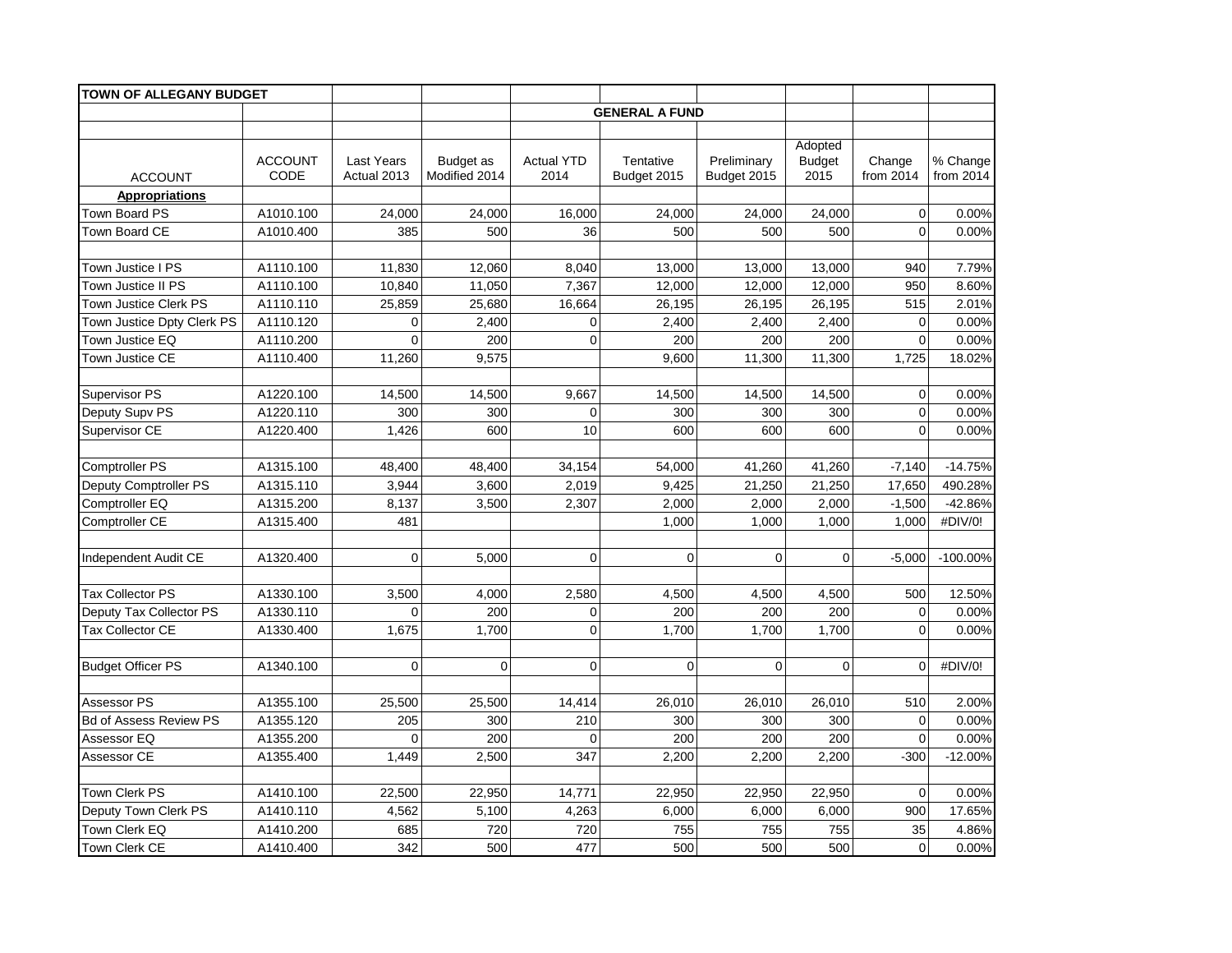| <b>Attorney PS</b>          | A1420.100  | 27,500         | 27,500      | 18,333   | 27,500         | 27,500      | 27,500      | $\Omega$       | 0.00%     |
|-----------------------------|------------|----------------|-------------|----------|----------------|-------------|-------------|----------------|-----------|
| Attorney CE                 | A1420.400  | 32,752         | 25.000      | 1,112    | 10,000         | 10,000      | 10,000      | $-15.000$      | $-60.00%$ |
| Engineer CE                 | A1440.400  | 2,360          | 12,000      | 4,678    | 8,000          | 8,000       | 8,000       | $-4,000$       | $-33.33%$ |
|                             |            |                |             |          |                |             |             |                |           |
| <b>Town Hall Cleaner PS</b> | A1620.100  | 8,445          | 7,350       | 4,948    | 7,495          | 7,550       | 7,550       | 200            | 2.72%     |
| Town Hall EQ                | A1620.200  | $\overline{0}$ | 500         | $\Omega$ | 500            | 6,500       | 6,500       | 6,000          | 1200.00%  |
| Town Hall CE                | A1620.400  | 90,657         | 44,000      | 18,278   | 44,000         | 44,000      | 44,000      | $\mathbf 0$    | 0.00%     |
| Central Comm EQ             | A1650.200  | 318            | 1,000       | $\Omega$ | 1,000          | 1,000       | 1,000       | $\mathbf 0$    | 0.00%     |
| Central Comm CE             | A1650.400  | 7,146          | 8,000       | 2,979    | 8,000          | 8,000       | 8,000       | $\mathbf 0$    | 0.00%     |
| Printing & Mailing CE       | A1670.400  | 4,011          | 5,000       | $\Omega$ | 5,000          | 5,000       | 5,000       | $\overline{0}$ | 0.00%     |
| <b>Unclassified Expense</b> | A.1989.400 | $\mathbf 0$    | $\mathbf 0$ | 8,051    | $\overline{0}$ | $\mathbf 0$ | $\mathbf 0$ | $\mathbf 0$    | #DIV/0!   |
|                             |            |                |             |          |                |             |             |                |           |
| Unallocated Insurance CE    | A1910.400  | 46,658         | 48,000      | 8,520    | 50,000         | 50,000      | 50,000      | 2,000          | 4.17%     |
| Municipal Assoc Dues CE     | A1920.400  | 1,100          | 1,199       | 1,199    | 1,100          | 1,100       | 1,100       | $-99$          | $-8.26%$  |
| Contingent Acct CE          | A1990.400  | $\Omega$       | 52,925      | $\Omega$ | 54,000         | 54,000      | 54,000      | 1,075          | 2.03%     |
|                             |            |                |             |          |                |             |             |                |           |
| <b>Traffic Control PS</b>   | A3310.100  | 2,219          | 3,355       | 1,775    | 3,375          | 3,375       | 3,375       | 20             | 0.60%     |
| <b>Traffic Control EQ</b>   | A3310.200  | 370            | 800         | 412      | 800            | 800         | 800         | $\mathbf 0$    | 0.00%     |
| <b>Traffic Control CE</b>   | A3310.400  | 948            | 800         | 648      | 800            | 800         | 800         | $\mathbf 0$    | 0.00%     |
| Dog Control PS              | A3510.100  | 5,000          | 5,000       | 3,333    | 5,000          | 5,000       | 5,000       | $\mathbf 0$    | 0.00%     |
| Dog Control CE              | A3510.400  | 2,521          | 2,500       | 752      | 2,500          | 3,500       | 3,500       | 1,000          | 40.00%    |
|                             |            |                |             |          |                |             |             |                |           |
| Public Health CE            | A4050.400  | 10.144         | 11.000      | $\Omega$ | 11,000         | 11,000      | 11,000      | $\mathbf 0$    | 0.00%     |
|                             |            |                |             |          |                |             |             |                |           |
| Hwy Superintendent PS       | A5010.100  | 45,000         | 47,000      | 30,253   | 48,000         | 48,000      | 48,000      | 1,000          | 2.13%     |
| Hwy Clerk PS                | A5010.110  | 8,300          | 8,465       | 5,348    | 8,650          | 8,650       | 8,650       | 185            | 2.19%     |
| Hwy Superintendent EQ       | A5010.200  | $\Omega$       | 600         | 100      | 400            | 400         | 400         | $-200$         | $-33.33%$ |
| Hwy Superintendent CE       | A5010.400  | 1,945          | 1,500       | 768      | 1,500          | 1,500       | 1,500       | 0              | 0.00%     |
|                             |            |                |             |          |                |             |             |                |           |
| Hwy Garage Cleaner PS       | A5132.100  | 5,460          | 5,715       | 3,589    | 5,830          | 5,870       | 5,870       | 155            | 2.71%     |
| Hwy Garage EQ               | A5132.200  | $\Omega$       | 250         | $\Omega$ | 250            | 250         | 250         | $\mathbf 0$    | 0.00%     |
| Hwy Garage CE               | A5132.400  | 33,818         | 35,000      | 11,685   | 35,000         | 35,000      | 35,000      | $\mathbf 0$    | 0.00%     |
|                             |            |                |             |          |                |             |             |                |           |
| <b>Street Lighting CE</b>   | A5182.400  | 29,415         | 30,000      | 12,696   | 30,000         | 30,000      | 30,000      | $\mathbf 0$    | 0.00%     |
|                             |            |                |             |          |                |             |             |                |           |
| Empire Zone CE              | A6460.400  | 2,000          | 2,000       | $\Omega$ | 2,000          | 2,000       | 2,000       | 0              | 0.00%     |
| Veterans CE                 | A6510.400  | 2,400          | 2.400       | 2.400    | 2,400          | 2,400       | 2,400       | $\overline{0}$ | 0.00%     |
|                             |            |                |             |          |                |             |             |                |           |
| Sr. Citizen Spv. PS         | A6772.110  | $\Omega$       | $\Omega$    | $\Omega$ | $\Omega$       | $\mathbf 0$ | $\Omega$    | $\mathbf 0$    | #DIV/0!   |
| Sr. Citizen CE              | A6772.400  | 13,777         | 16,500      | 3,413    | 16,500         | 16,500      | 16,500      | $\mathbf 0$    | 0.00%     |
|                             |            |                |             |          |                |             |             |                |           |
| Parks Director PS           | A7110.100  | 1,568          | 2,000       | 1,250    | 2,000          | 2,000       | 2,000       | 0              | 0.00%     |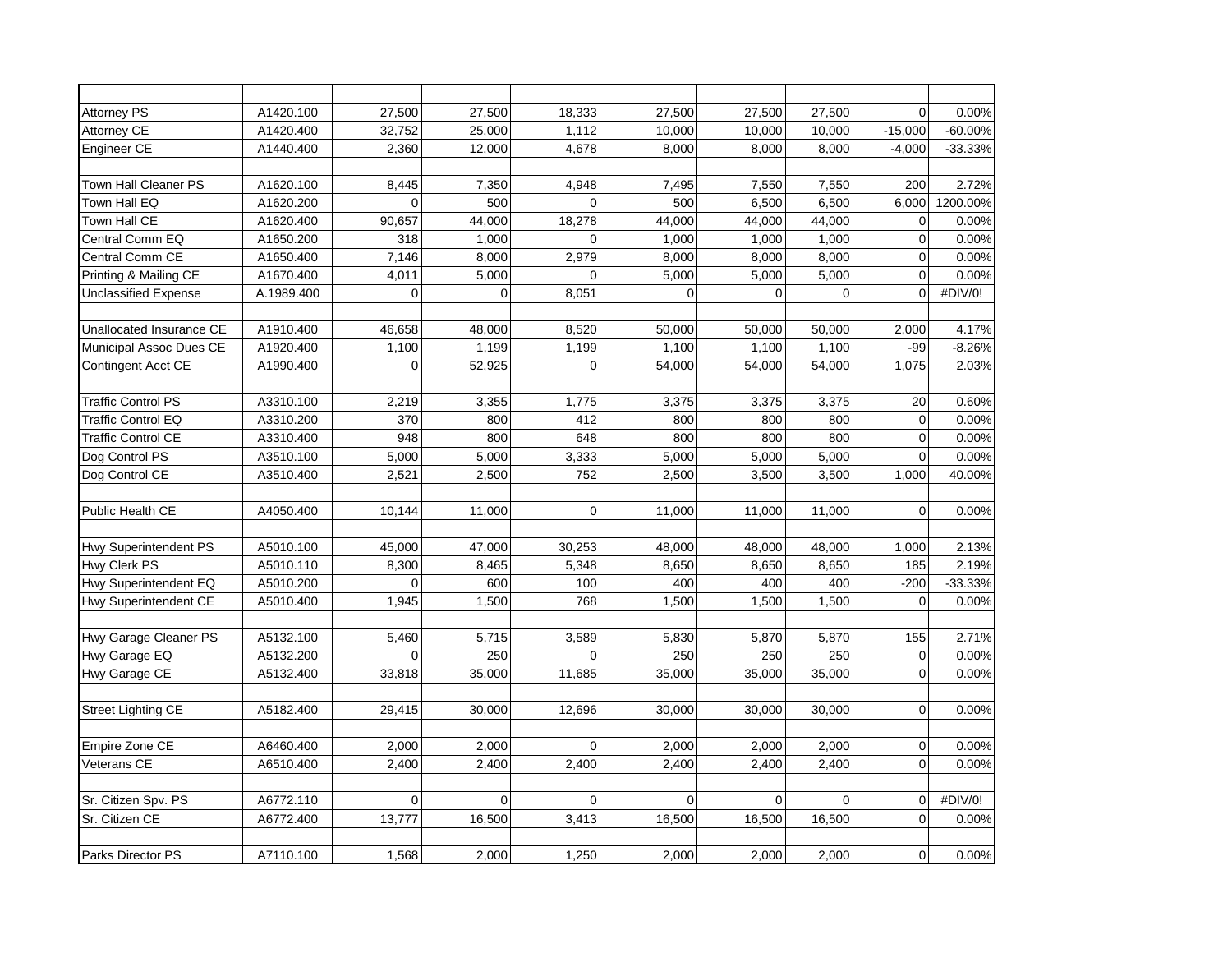| Parks Lawn Mower PS             | A7110.120 | 2,023       | 3,060       | 2,537       | 3,060     | 3,060        | 3,060               | $\mathbf 0$    | 0.00%     |
|---------------------------------|-----------|-------------|-------------|-------------|-----------|--------------|---------------------|----------------|-----------|
| Parks Groundskeeper PS          | A7110.130 | 2,250       | 2,295       | 1,913       | 2,295     | 2,295        | 2,295               | $\mathbf 0$    | 0.00%     |
| Parks Maintenance PS            | A7110.140 | 5,626       | 4,500       | 4,095       | 5,000     | 5,000        | 5,000               | 500            | 11.11%    |
| Parks EQ                        | A7110.200 | 4,167       | 10,000      | $\Omega$    | 7,000     | 7,000        | 7,000               | $-3,000$       | $-30.00%$ |
| Parks CE                        | A7110.400 | 7,908       | 11,500      | 5,592       | 10,000    | 20,000       | 20,000              | 8,500          | 73.91%    |
|                                 |           |             |             |             |           |              |                     |                |           |
| Spec Rec Fac(Trail) PS          | A7150.100 | 725         | 1,200       | 1,873       | 1,200     | 1,200        | 1,200               | 0              | 0.00%     |
| Spec Rec Fac(Gym) PS            | A7150.110 | 6,343       | 2,600       | 1,047       | 2,600     | 2,600        | 2,600               | $\mathbf 0$    | 0.00%     |
| Spec Rec-Trail CE               | A7150.400 | 457         | 800         | 199         | 700       | 700          | 700                 | $-100$         | $-12.50%$ |
| Spec Rec-Old Gym CE             | A7150.410 | 299         | 500         | $\Omega$    | 500       | 500          | 500                 | $\mathbf 0$    | 0.00%     |
|                                 |           |             |             |             |           |              |                     |                |           |
| <b>Recreation Director PS</b>   | A7310.100 | 25,535      | 33,000      | 19,971      | 33,000    | 33,000       | 33,000              | $\Omega$       | 0.00%     |
| <b>Recreation Clerk PS</b>      | A7310.110 | 10,011      | $\Omega$    | $\Omega$    | $\Omega$  | $\mathbf{0}$ | $\Omega$            | $\Omega$       | #DIV/0!   |
| Recreation Supv PS              | A7310.120 | 23,865      | 27,500      | 22,122      | 29,000    | 29,000       | 29,000              | 1,500          | 5.45%     |
| <b>Recreation CE</b>            | A7310.400 | 39,097      | 34,000      | 14,466      | 33,900    | 41,570       | 41,570              | 7,570          | 22.26%    |
|                                 |           |             |             |             |           |              |                     |                |           |
| <b>Historian PS</b>             | A7510.100 | 200         | 200         | $\Omega$    | 200       | 200          | 200                 | $\Omega$       | 0.00%     |
| <b>Celebrations CE</b>          | A7550.400 | 618         | 250         | 85          | 750       | 750          | 750                 | 500            | 200.00%   |
| Adult Rec PS                    | A7620.100 | 2,211       | 4,200       | 1,281       | 4,200     | 4,200        | 4,200               | $\mathbf 0$    | 0.00%     |
| Adult Rec CE                    | A7620.400 | 2,026       | 1,700       | 1,894       | 2,000     | 2,000        | 2,000               | 300            | 17.65%    |
|                                 |           |             |             |             |           |              |                     |                |           |
| Cemetery PS                     | A8810.10  | 42,585      | 48,550      | 32,639      | 51,000    | 52,250       | 52,250              | 3,700          | 7.62%     |
| Cemetery EQ                     | A8810.20  | $\mathbf 0$ | $\Omega$    | $\Omega$    | $\Omega$  | $\mathbf 0$  | $\Omega$            | $\Omega$       | #DIV/0!   |
| Cemetery CE                     | A8810.40  | 10,824      | 8,500       | 6,517       | 8,500     | 9,500        | 9,500               | 1,000          | 11.76%    |
|                                 |           |             |             |             |           |              |                     |                |           |
| <b>NYS Retirement</b>           | A9010.800 | 48,963      | 50,000      | $\Omega$    | 50,000    | 50,000       | 50,000              | $\overline{0}$ | 0.00%     |
| Social Security                 | A9030.800 | 26,267      | 26,930      | 17,815      | 28,300    | 28,300       | 28,300              | 1,370          | 5.09%     |
| Medicare                        | A9035.800 | 6,143       | 6,292       | 4,164       | 6,650     | 6,650        | 6,650               | 358            | 5.69%     |
| Worker's Comp Ins               | A9040.800 | 26,400      | 26,400      | 13,450      | 26,400    | 26,400       | 26,400              | $\Omega$       | 0.00%     |
| Health Insurance                | A9060.800 | 67,747      | 90,000      | 36,223      | 90,000    | 85,000       | 85,000              | $-5,000$       | $-5.56%$  |
| Unemployment Ins                | A9050.800 | 10,000      | 6,000       | 6,000       | 6,000     | 6,000        | 6,000               | 0              | 0.00%     |
| Serial Bond Principal           | A9710.600 | 10,800      | 10,800      | 4,500       | 10,800    | 10,800       | 10,800              | $\mathbf 0$    | 0.00%     |
| Serial Bond Interest            | A9710.700 | 375         | 380         | 156         | 380       | 380          | 380                 | $\Omega$       | 0.00%     |
| <b>B A N Principal</b>          | A9730.600 | 78,150      | 80,925      | 80,925      | 64,925    | 64,925       | 64,925              | $-16,000$      | $-19.77%$ |
| <b>B A N Interest</b>           | A9730.700 | 3,149       | 1,610       | 1,606       | 1,100     | 1,100        | 1,100               | $-510$         | $-31.68%$ |
|                                 |           |             |             |             |           |              |                     |                |           |
| <b>Trsfr to Other Funds</b>     | A9901.900 | $\mathbf 0$ | $\mathbf 0$ | 0           | 0         | 0            | 0                   | 0              | #DIV/0!   |
| <b>Trsfr to Capital Reserve</b> | A9950.900 | 15,000      | 18,000      | $\mathbf 0$ | 18,000    | 43,500       | 43,500              | 25,500         | 141.67%   |
|                                 |           |             |             |             |           |              |                     |                |           |
| <b>TOTALS:</b><br>Appropriation |           | 1,087,376   | 1,144,086   | 561,636     | 1,125,095 |              | 1,173,395 1,173,395 | 29,309         | 2.56%     |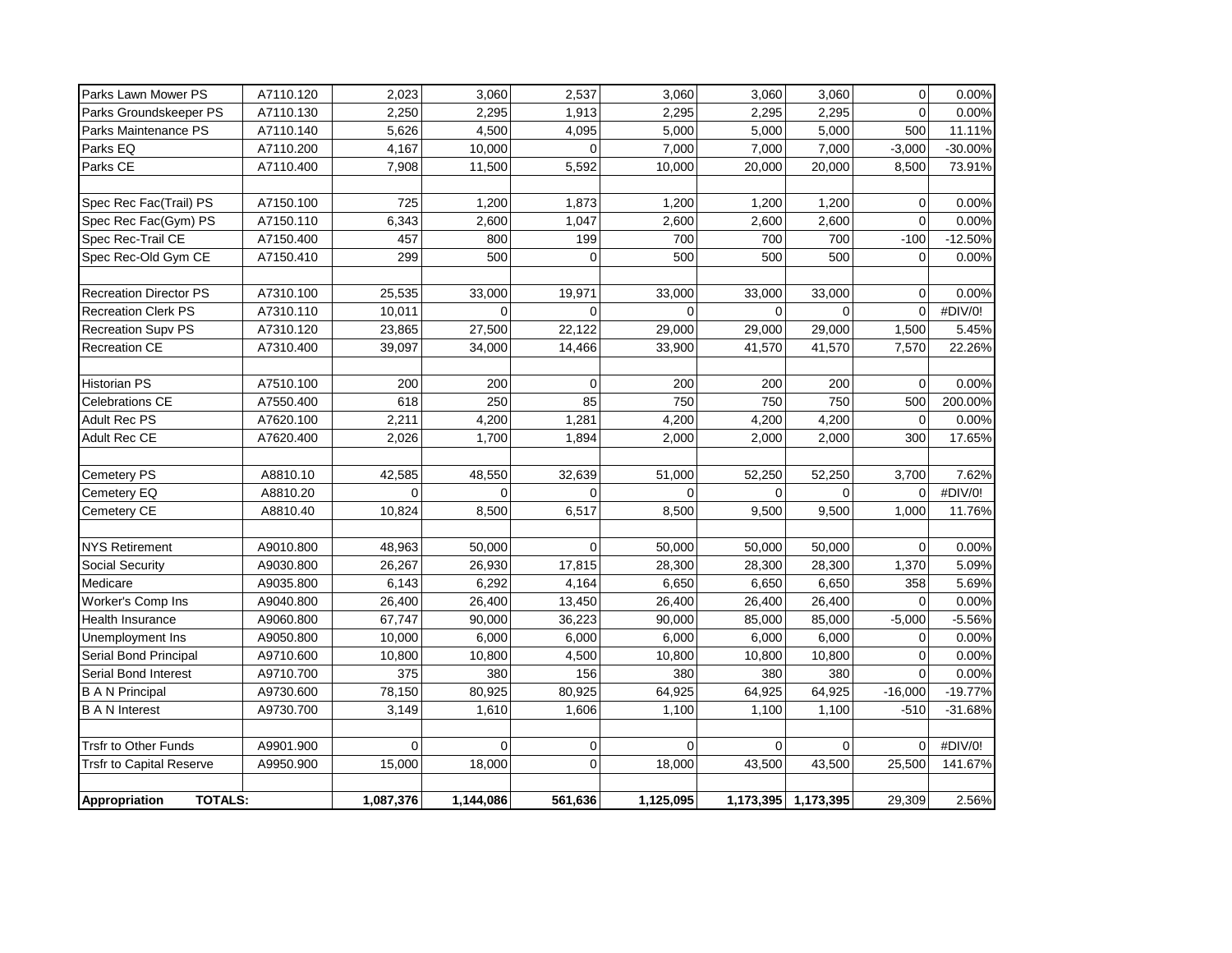| <b>Revenues</b>                  |       |           |          |             |          |          |              |           |             |
|----------------------------------|-------|-----------|----------|-------------|----------|----------|--------------|-----------|-------------|
|                                  |       |           |          |             |          |          |              |           |             |
| Real Property Tax                | A1001 | 660,015   | 621.084  | 621,084     |          |          | 683,428      | 62,344    | 10.04%      |
| Special Assessment               | A1030 | 3.177     | 4,000    | 3,133       | 4,000    | 4,000    | 4,000        | 0         | 0.00%       |
| <b>PILOT</b>                     | A1081 | 7,625     | 7,500    | 7,661       | 7,500    | 7.500    | 7,500        | $\Omega$  | 0.00%       |
| Int & Penalties on RPT           | A1090 | 12,973    | 14,000   | 9,410       | 14,000   | 14,000   | 14,000       | $\Omega$  | 0.00%       |
| <b>Franchise Fees</b>            | A1170 | 50,784    | 50,000   | 37,439      | 50,000   | 50,000   | 50,000       | $\Omega$  | 0.00%       |
| <b>Clerk Fees</b>                | A1255 | 1,146     | 1.000    | 687         | 1.000    | 1.000    | 1.000        | $\Omega$  | 0.00%       |
| Park & Rec Charges               | A2001 | 8,755     | 9.000    | 5,092       | 9,000    | 9.000    | 9,000        | $\Omega$  | 0.00%       |
| Spec Rec Facilities Charge       | A2025 | 10,740    | 6,000    | 6,380       | 6,000    | 6,000    | 6,000        | $\Omega$  | 0.00%       |
| Sale of Cemetery Lots            | A2190 | 30,600    | 20,000   | 11,900      | 20,000   | 20,000   | 20,000       | $\Omega$  | 0.00%       |
| <b>Charges for Cemetery Serv</b> | A2192 | 39.840    | 40.000   | 28,590      | 40,000   | 42.000   | 42.000       | 2.000     | 5.00%       |
| Interest & Earnings              | A2401 | 997       | 100      | 317         | 100      | 100      | 100          | $\Omega$  | 0.00%       |
| Interest on Cemetery CD          | A2402 | 423       | 300      | 128         | 300      | 300      | 300          | $\Omega$  | 0.00%       |
| <b>Games of Chance Licenses</b>  | A2530 | 35        | $\Omega$ | $\Omega$    | $\Omega$ | $\Omega$ | $\Omega$     | $\Omega$  | #DIV/0!     |
| <b>Bingo Licenses</b>            | A2540 | $\Omega$  | $\Omega$ | $\Omega$    | $\Omega$ | $\Omega$ | $\Omega$     | $\Omega$  | #DIV/0!     |
| Dog Licenses                     | A2544 | 4,553     | 4,500    | 3,522       | 4,500    | 5,500    | 5,500        | 1,000     | 22.22%      |
| Peddler's Permit                 | A2590 | 500       | $\Omega$ | $\Omega$    |          | $\Omega$ | $\Omega$     | $\Omega$  | #DIV/0!     |
| Fines & Forfeited Bail           | A2610 | 74,444    | 65,000   | 55,423      | 75,000   | 75,000   | 75,000       | 10,000    | 15.38%      |
| <b>Minor Sales</b>               | A2655 | 1,221     | 750      | 1,051       | 750      | 750      | 750          | $\Omega$  | 0.00%       |
| Refund of Prior Yrs Expend       | A2701 | $\Omega$  | $\Omega$ | 1,500       | 0        | $\Omega$ | $\mathbf 0$  | $\Omega$  | #DIV/0!     |
| Gifts & Donations                | A2705 | $\Omega$  | 2.000    | 100         | 0        | 0        | $\Omega$     | $-2.000$  | $-100.00\%$ |
| <b>Unclassified Revenue</b>      | A2770 | 3.090     | $\Omega$ | 2.341       | $\Omega$ | $\Omega$ | $\Omega$     | $\Omega$  | #DIV/0!     |
| <b>State Revenue Sharing</b>     | A3001 | 77,717    | 77.717   | 77,717      | 77.717   | 77,717   | 77,717       | $\Omega$  | 0.00%       |
| Mortgage Tax                     | A3005 | 94,730    | 70,000   | 23,820      | 55,000   | 55,000   | 55,000       | $-15,000$ | $-21.43%$   |
| Real Prop Tax (STAR)             | A3040 | 0         | $\Omega$ | 0           | $\Omega$ | $\Omega$ | $\Omega$     | $\Omega$  | #DIV/0!     |
| Assessment Aid                   | A3089 | $\Omega$  | $\Omega$ | $\Omega$    | $\Omega$ | $\Omega$ | $\Omega$     | $\Omega$  | #DIV/0!     |
| <b>Recreation Reimbursement</b>  | A3820 | 2,119     | 2,100    | $\mathbf 0$ | 2,100    | 2,100    | 2,100        | $\Omega$  | 0.00%       |
| Other Home & Comm Serv           | A3989 | 2,000     | 0        | $\mathbf 0$ | 0        | $\Omega$ | $\mathbf 0$  | $\Omega$  | #DIV/0!     |
| <b>Interfund Transfers</b>       | A5031 | 56,000    | $\Omega$ | $\Omega$    | $\Omega$ | $\Omega$ | $\mathbf{0}$ | $\Omega$  | #DIV/0!     |
|                                  |       |           |          |             |          |          |              |           |             |
| <b>TOTALS:</b>                   |       |           |          |             |          |          |              |           | 5.86%       |
| Revenue                          |       | 1,143,484 | 995.051  | 897,295     | 366.967  | 369.967  | 1,053,395    | 58.344    |             |
|                                  |       |           |          |             |          |          |              |           |             |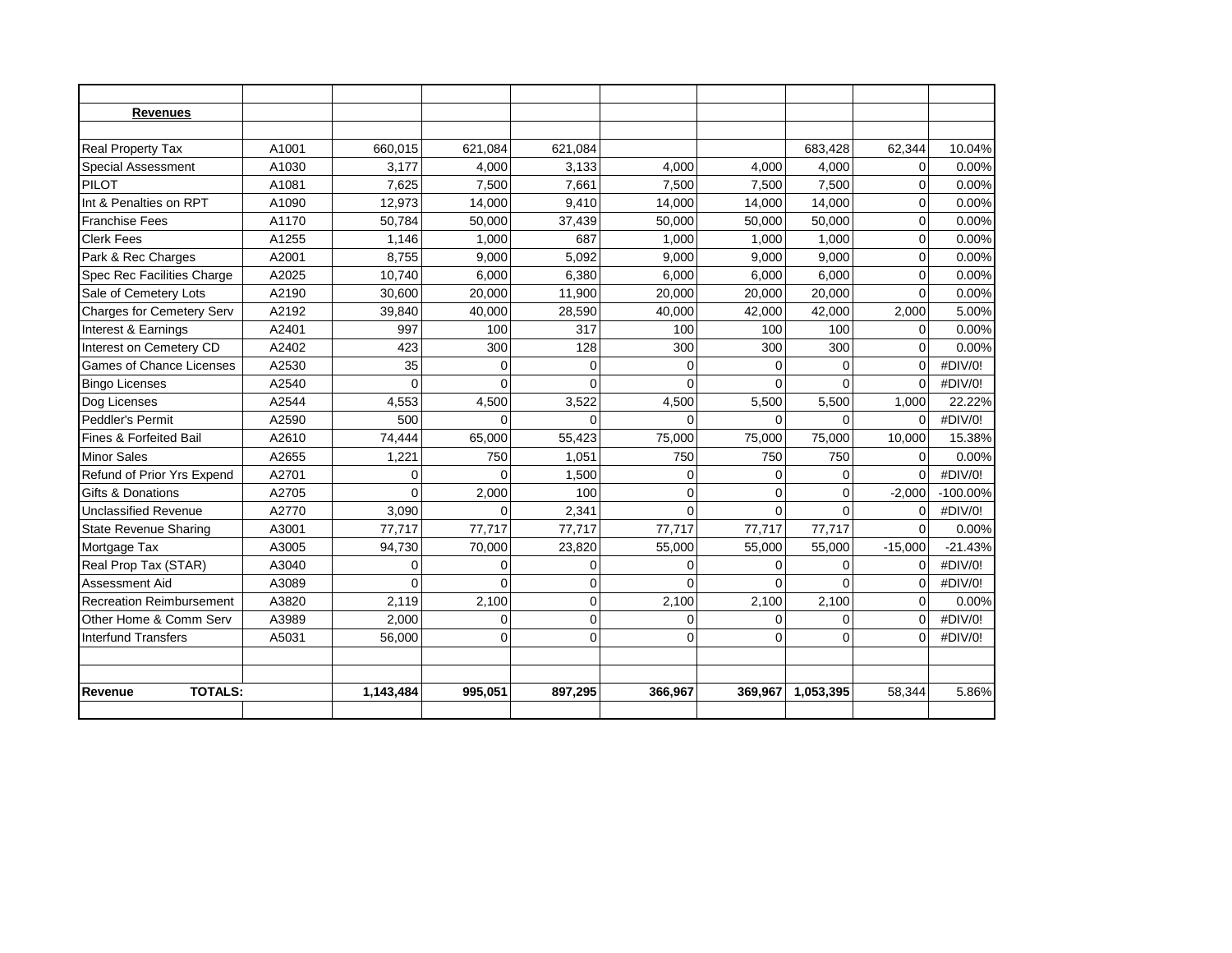|                                 |                |                   |               |                   | <b>GENERAL B FUND</b> |                |               |             |           |
|---------------------------------|----------------|-------------------|---------------|-------------------|-----------------------|----------------|---------------|-------------|-----------|
|                                 |                |                   |               |                   |                       |                |               |             |           |
|                                 |                |                   |               |                   |                       |                | Adopted       |             |           |
|                                 | <b>ACCOUNT</b> | <b>Last Years</b> | Budget as     | <b>Actual YTD</b> | Tentative             | Preliminary    | <b>Budget</b> | Change      | % Change  |
| <b>ACCOUNT</b>                  | CODE           | Actual 2013       | Modified 2014 | 2014              | Budget 2015           | Budget 2015    | 2015          | from 2014   | from 2014 |
| <b>Appropriations</b>           |                |                   |               |                   |                       |                |               |             |           |
|                                 |                |                   |               |                   |                       |                |               |             |           |
| Contingent Acct. CE             | B1990.400      | $\mathbf 0$       | 10,000        | $\Omega$          | 10,000                | 10,000         | 10,000        | $\Omega$    | 0.00%     |
|                                 |                |                   |               |                   |                       |                |               |             |           |
| Police CE                       | B3120.400      | 18,360            | 15,000        | 6,720             | 16,000                | 16.000         | 16,000        | 1,000       | 6.67%     |
|                                 |                |                   |               |                   |                       |                |               |             |           |
| Registrar of Vital Stat PS      | B4020.100      | 2,000             | 2,040         | 1,317             | 2,040                 | 2,040          | 2,040         | $\mathbf 0$ | 0.00%     |
| Registrar of Vital Stat CE      | B4020.400      | $\mathbf 0$       | $\Omega$      | $\Omega$          | $\Omega$              | $\overline{0}$ | $\Omega$      | $\mathbf 0$ | #DIV/0!   |
|                                 |                |                   |               |                   |                       |                |               |             |           |
| Library CE                      | B7410.400      | 31,350            | 31,350        | 31,350            | 35,350                | 35,350         | 35,350        | 4,000       | 12.76%    |
|                                 |                |                   |               |                   |                       |                |               |             |           |
| Zoning Officer PS               | B8010.100      | 46,011            | 46,200        | 29,743            | 47,125                | 47,125         | 47,125        | 925         | 2.00%     |
| Zoning Clerk PS                 | B8010.110      | 9,584             | 10,600        | 6,181             | 10,850                | 10,850         | 10,850        | 250         | 2.36%     |
| <b>ZBA Secretary PS</b>         | B8010.120      | 436               | 700           | 303               | 700                   | 700            | 700           | $\mathbf 0$ | 0.00%     |
| ZBA PS                          | B8010.130      | 1,215             | 2,025         | $\Omega$          | 2,025                 | 2,580          | 2,580         | 555         | 27.41%    |
| Zoning EQ                       | B8010.200      | $\mathbf 0$       | 912           | 912               | 600                   | 600            | 600           | $-312$      | $-34.21%$ |
| Zoning CE                       | B8010.400      | 8,238             | 8,500         | 3,469             | 8,000                 | 8.000          | 8,000         | $-500$      | $-5.88%$  |
|                                 |                |                   |               |                   |                       |                |               |             |           |
| Planning Board PS               | B8020.100      | 5,970             | 6,075         | $\Omega$          | 6,075                 | 7,320          | 7,320         | 1,245       | 20.49%    |
| Planning Board Secty PS         | B8020.110      | 975               | 1,405         | 848               | 1,405                 | 1,500          | 1,500         | 95          | 6.76%     |
| Planning Board CE               | B8020.400      | 22,733            | 12,800        | 9,309             | 14,000                | 16,500         | 16,500        | 3,700       | 28.91%    |
|                                 |                |                   |               |                   |                       |                |               |             |           |
| <b>NYS Retirement</b>           | B9010.800      | 9,793             | 10,000        | $\mathbf 0$       | 10,000                | 10,000         | 10,000        | $\mathbf 0$ | 0.00%     |
| Social Security                 | B9030.800      | 4,129             | 4,285         | 2,380             | 4,380                 | 4,500          | 4,500         | 215         | 5.02%     |
| Medicare                        | B9035.800      | 966               | 1,000         | 557               | 1,050                 | 1,075          | 1,075         | 75          | 7.50%     |
| Worker's Comp Ins               | B9040.800      | 2,800             | 3,000         | 1,650             | 3,000                 | 3,000          | 3,000         | $\mathbf 0$ | 0.00%     |
| <b>Disability Insurance</b>     | B9055.800      | 53                | 75            | 53                | 75                    | 75             | 75            | $\Omega$    | 0.00%     |
| Health Insurance                | B9060.800      | 15,222            | 20,000        | 8,371             | 20,000                | 18,500         | 18,500        | $-1,500$    | $-7.50%$  |
| Unemployment Ins                | B9050.800      | 3,000             | 1,000         | 1,000             | 1,000                 | 1,000          | 1,000         | $\mathbf 0$ | 0.00%     |
| Trnsfr to Other Funds           | B9901.900      | $\mathbf 0$       | $\mathbf 0$   | $\mathbf 0$       | 0                     | $\mathbf 0$    | $\mathbf 0$   | $\mathbf 0$ | #DIV/0!   |
|                                 |                |                   |               |                   |                       |                |               |             |           |
| <b>TOTALS:</b><br>Appropriation |                | 182.835           | 186,967       | 104,163           | 193,675               | 196,715        | 196,715       | 9,748       | 5.21%     |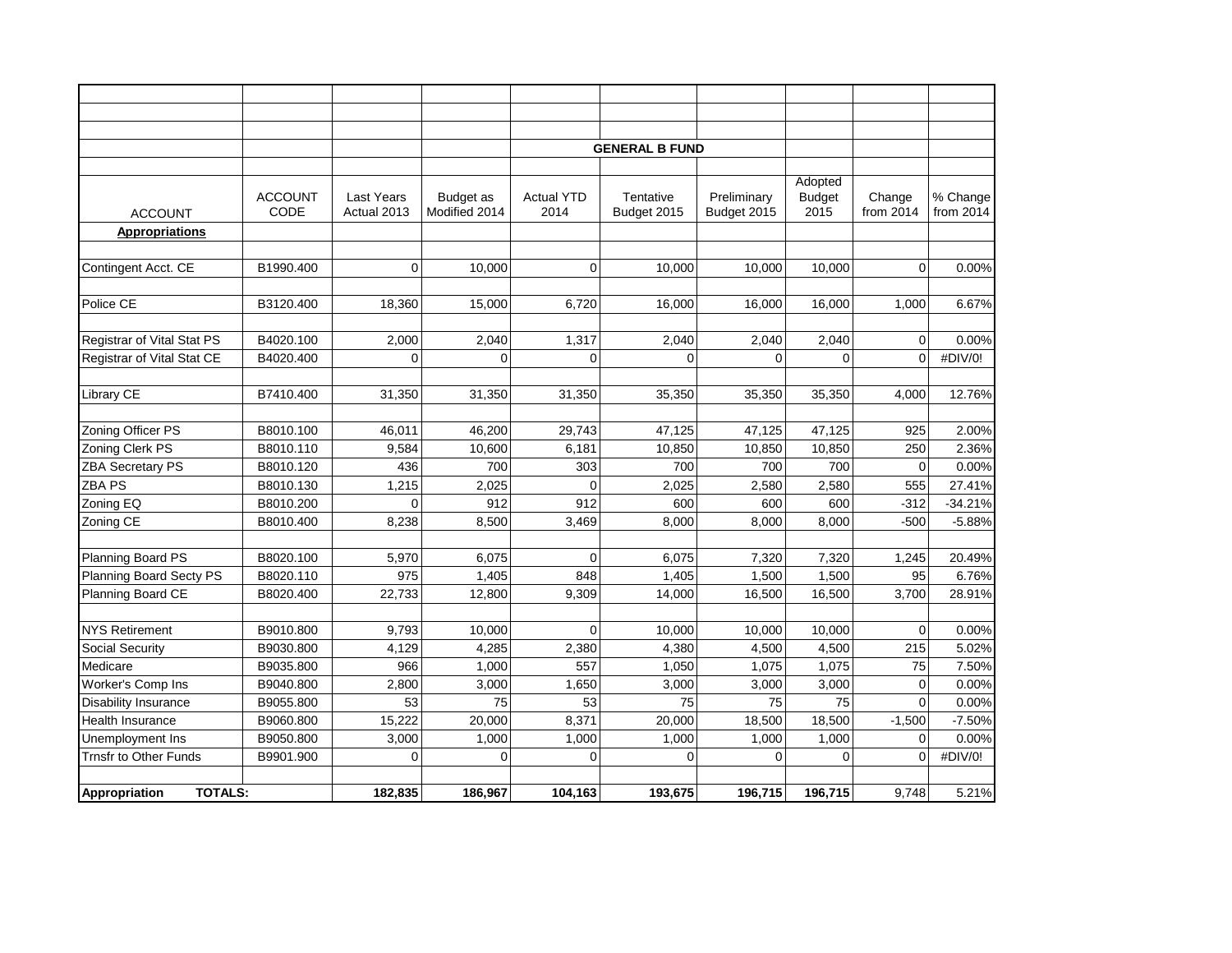| Revenues                    |       |         |         |         |         |         |         |        |            |
|-----------------------------|-------|---------|---------|---------|---------|---------|---------|--------|------------|
|                             |       |         |         |         |         |         |         |        |            |
| Non-Property Tax (Sales Tax | B1120 | 151,215 | 167,155 | 75,000  | 169,635 | 172,675 | 172,675 | 5,520  | 3.30%      |
| <b>Health Fees</b>          | B1601 | 2,000   | 2,000   | 1,040   | 1,040   | 1,040   | 1,040   | $-960$ | $-48.00\%$ |
| <b>Zoning Fees</b>          | B2110 | 2,105   | 1,500   | 3,275   | 3,000   | 3,000   | 3,000   | 1,500  | 100.00%    |
| Interest & Earnings         | B2401 |         |         |         |         |         |         |        | #DIV/0!    |
| <b>Building Fees</b>        | B2590 | 12,439  | 16,000  | 35,898  | 20,000  | 20,000  | 20,000  | 4,000  | 25.00%     |
| Refund of Prior Yr Expense  | B2701 |         |         |         |         |         |         |        | #DIV/0!    |
|                             |       |         |         |         |         |         |         |        |            |
| <b>TOTALS:</b><br>Revenue   |       | 167,759 | 186,655 | 115,213 | 193,675 | 196,715 | 196,715 | 10,060 | 5.39%      |
|                             |       |         |         |         |         |         |         |        |            |
|                             |       |         |         |         |         |         |         |        |            |
|                             |       |         |         |         |         |         |         |        |            |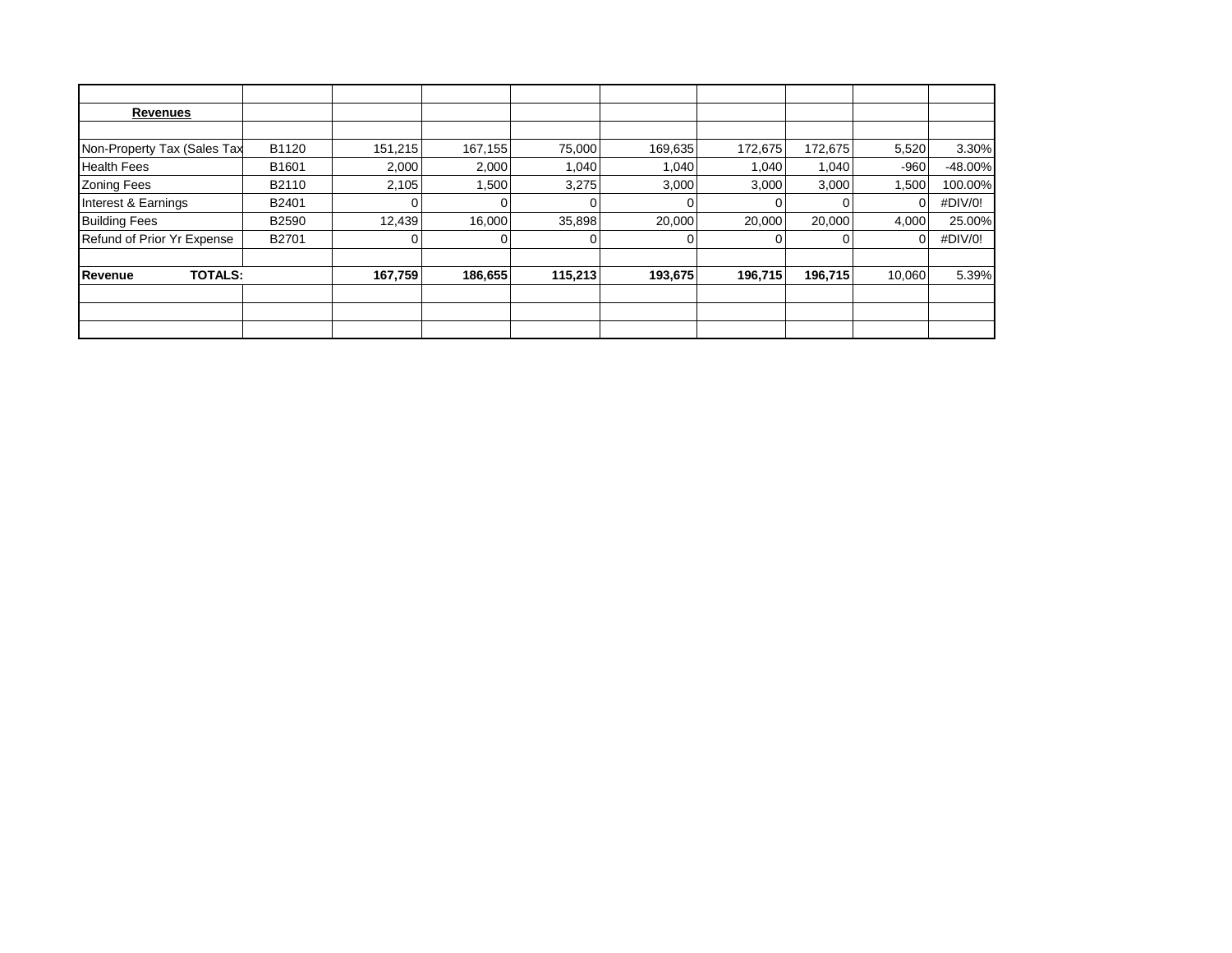|                                  |                        |                                  |                            |                           | <b>HIGHWAY DA FUND</b>   |                            |                                  |                     |                       |
|----------------------------------|------------------------|----------------------------------|----------------------------|---------------------------|--------------------------|----------------------------|----------------------------------|---------------------|-----------------------|
|                                  |                        |                                  |                            |                           |                          |                            |                                  |                     |                       |
| <b>ACCOUNT</b>                   | <b>ACCOUNT</b><br>CODE | <b>Last Years</b><br>Actual 2013 | Budget as<br>Modified 2014 | <b>Actual YTD</b><br>2014 | Tentative<br>Budget 2015 | Preliminary<br>Budget 2015 | Adopted<br><b>Budget</b><br>2015 | Change<br>from 2014 | % Change<br>from 2014 |
| <b>Appropriations</b>            |                        |                                  |                            |                           |                          |                            |                                  |                     |                       |
|                                  |                        |                                  |                            |                           |                          |                            |                                  |                     |                       |
| <b>Bridges PS</b>                | DA5120.100             | 0                                | 0                          | 0                         | 0                        | 0                          | 0                                | $\Omega$            | #DIV/0!               |
| <b>Bridges CE</b>                | DA5120.400             | $\mathbf{0}$                     | $\Omega$                   | $\Omega$                  | $\Omega$                 | $\overline{0}$             | $\Omega$                         | $\Omega$            | #DIV/0!               |
| Machinery PS                     | DA5130.100             | 88,488                           | 80,000                     | 55,801                    | 82,000                   | 82,000                     | 82,000                           | 2,000               | 2.50%                 |
| Machinery EQ                     | DA5130.200             | 24,000                           | 74,000                     | 17,736                    | 25,000                   | 25,000                     | 25,000                           | $-49,000$           | $-66.22%$             |
| Machinery CE                     | DA5130.400             | 73,953                           | 75,000                     | 28,348                    | 75,000                   | 75,000                     | 75,000                           | $\Omega$            | 0.00%                 |
|                                  |                        |                                  |                            |                           |                          |                            |                                  |                     |                       |
| <b>Brush PS</b>                  | DA5140.100             | 9,563                            | 7,000                      | 2,719                     | 7,175                    | 7,175                      | 7,175                            | 175                 | 2.50%                 |
| <b>Brush CE</b>                  | DA5140.400             | 450                              | 1,000                      | 0                         | 1,000                    | 1,000                      | 1,000                            | $\mathbf 0$         | 0.00%                 |
| Snow PS                          | DA5142.100             | 126,096                          | 141,780                    | 74,511                    | 145,325                  | 145,325                    | 145,325                          | 3,545               | 2.50%                 |
| Snow CE                          | DA5142.400             | 88,755                           | 90,000                     | 59,307                    | 98,000                   | 102,000                    | 102,000                          | 12,000              | 13.33%                |
|                                  |                        |                                  |                            |                           |                          |                            |                                  |                     |                       |
| <b>NYS Retirement</b>            | DA9010.800             | 45,046                           | 45,000                     | $\Omega$                  | 45,000                   | 45,000                     | 45,000                           | $\Omega$            | 0.00%                 |
| Social Security                  | DA9030.800             | 13,897                           | 14,200                     | 8,320                     | 14,600                   | 14,600                     | 14,600                           | 400                 | 2.82%                 |
| Medicare                         | DA9035.800             | 3,250                            | 3,350                      | 1,945                     | 3,500                    | 3,500                      | 3,500                            | 150                 | 4.48%                 |
| Worker's Comp Ins                | DA9040.800             | 24,952                           | 27,000                     | 13,323                    | 27,000                   | 27,000                     | 27,000                           | $\Omega$            | 0.00%                 |
| <b>Medical Insurance</b>         | DA9060.800             | 102,999                          | 102,000                    | 46,505                    | 102,000                  | 95,000                     | 95,000                           | $-7,000$            | $-6.86%$              |
|                                  |                        |                                  |                            |                           |                          |                            |                                  |                     |                       |
| <b>B A N Principal</b>           | DA9730.600             | 87,715                           | 120,065                    | 120,065                   | 76,005                   | 76,005                     | 76,005                           | $-44,060$           | $-36.70%$             |
| <b>B A N Interest</b>            | DA9730.700             | 4,829                            | 3,710                      | 3,710                     | 3,535                    | 3,535                      | 3,535                            | $-175$              | $-4.72%$              |
| <b>Transfer to Capital Equip</b> | DA9950.900             | $\mathbf 0$                      | 10,000                     | $\Omega$                  | 40,000                   | 40.000                     | 40,000                           | 30,000              | 300.00%               |
|                                  |                        |                                  |                            |                           |                          |                            |                                  |                     |                       |
| <b>TOTALS:</b><br>Appropriation  |                        | 693,993                          | 794,105                    | 432,290                   | 745,140                  | 742,140                    | 742,140                          | $-51,965$           | $-6.54%$              |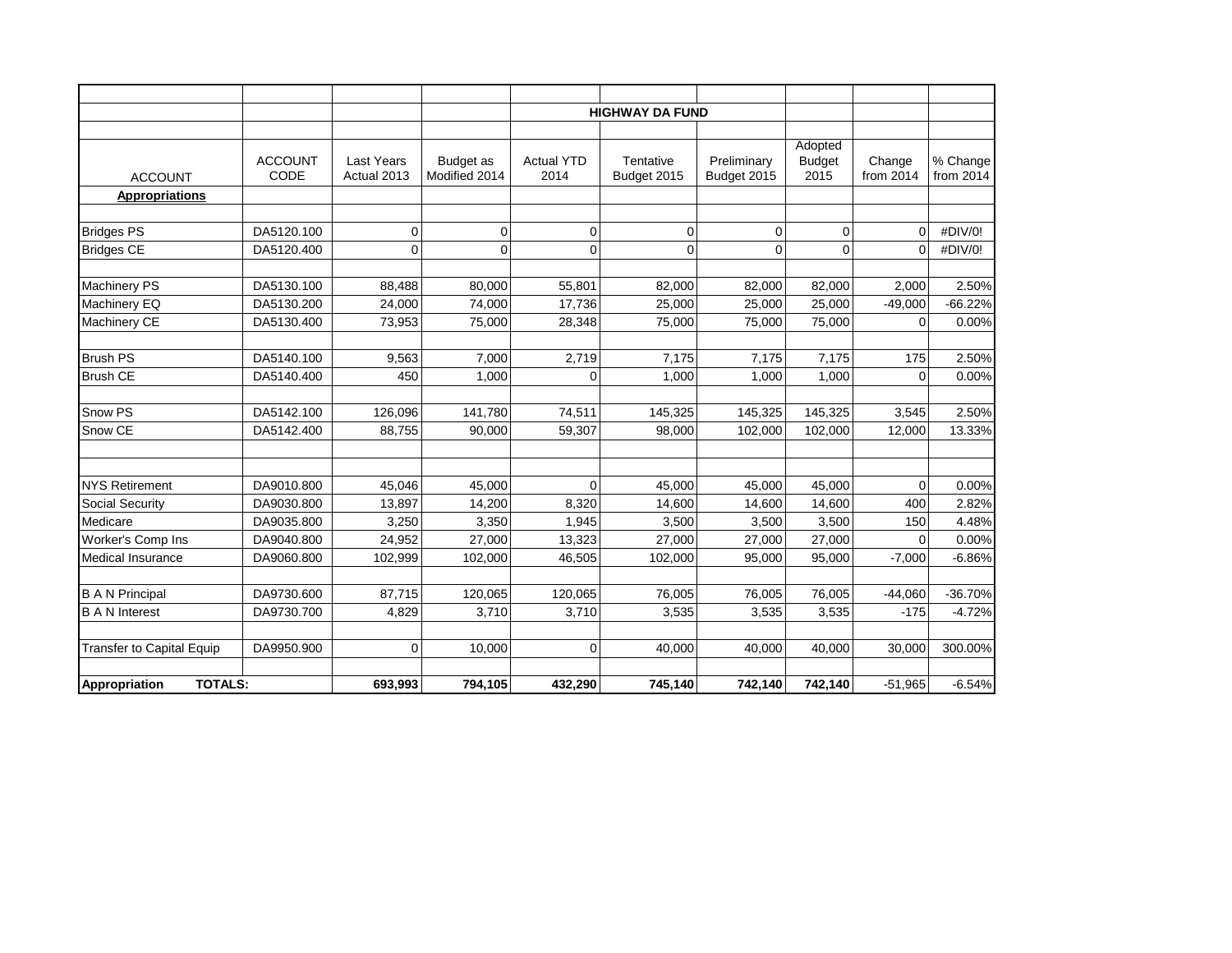| <b>Revenues</b>           |        |         |         |         |       |       |          |           |             |
|---------------------------|--------|---------|---------|---------|-------|-------|----------|-----------|-------------|
|                           |        |         |         |         |       |       |          |           |             |
| <b>Real Property Tax</b>  | DA1001 | 650,065 | 721,505 | 721,505 |       |       | 733,030  | 11,525    | 1.60%       |
| Non-Property Tax          | DA1120 |         |         | 10,000  |       |       |          |           | #DIV/0!     |
| Service to Other Govt     | DA2300 | 9,010   | 9,000   | 4,505   | 9,010 | 9,010 | 9,010    | 10        | 0.11%       |
| Interest & Earnings       | DA2401 | 47      | 100     | 67      | 100   | 100   | 100      |           | $0.00\%$    |
| Sale of Scrap & Excess    | DA2650 |         |         | 1,534   |       |       |          |           | #DIV/0!     |
| Sale of Equipment         | DA2665 | 21,300  | 63,500  |         | 0     |       | $\Omega$ | $-63,500$ | $-100.00\%$ |
| Unclassifed               | DA2770 |         |         |         |       |       |          |           | #DIV/0!     |
| <b>Interfund Transfer</b> | DA5031 |         |         |         | 0     |       | $\Omega$ |           | #DIV/0!     |
|                           |        |         |         |         |       |       |          |           |             |
| Revenue<br><b>TOTALS:</b> |        | 680,422 | 794,105 | 737,611 | 9,110 | 9,110 | 742,140  | $-51,965$ | $-6.54%$    |
|                           |        |         |         |         |       |       |          |           |             |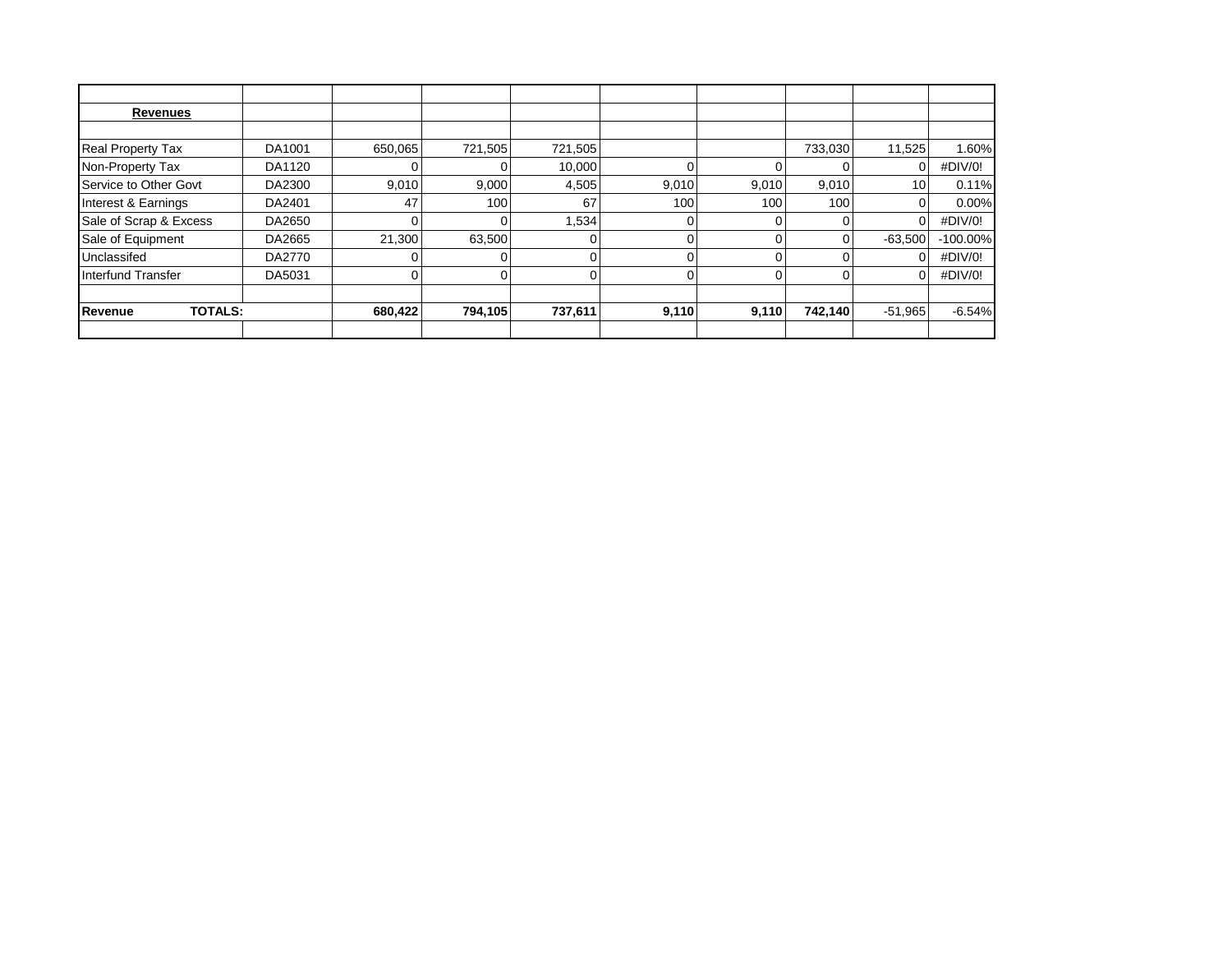|                                              |                  |                         |               |                   | <b>HIGHWAY DB FUND</b> |                     |                          |                      |                  |
|----------------------------------------------|------------------|-------------------------|---------------|-------------------|------------------------|---------------------|--------------------------|----------------------|------------------|
|                                              |                  |                         |               |                   |                        |                     |                          |                      |                  |
|                                              | <b>ACCOUNT</b>   | <b>Last Years</b>       | Budget as     | <b>Actual YTD</b> | Tentative              | Preliminary         | Adopted<br><b>Budget</b> | Change               | % Change         |
| <b>ACCOUNT</b>                               | CODE             | Actual 2013             | Modified 2014 | 2014              | Budget 2015            | Budget 2015         | 2015                     | from 2014            | from 2014        |
| <b>Appropriations</b>                        |                  |                         |               |                   |                        |                     |                          |                      |                  |
|                                              |                  |                         |               |                   |                        |                     |                          |                      |                  |
| <b>General Repairs PS</b>                    | DB5110.100       | 174,655                 | 173,400       | 117,995           | 177,800                | 177,800             | 177,800                  | 4,400                | 2.54%            |
| <b>General Repairs CE</b>                    | DB5110.400       | 300,465                 | 310,000       | 100,753           | 320,000                | 320,000             | 320,000                  | 10,000               | 3.23%            |
| CHIPS                                        | DB5112.200       | 156,495                 | 174,211       | 143,895           | 156,000                | 156,000             | 156,000                  | $-18,211$            | $-10.45%$        |
|                                              |                  |                         |               |                   |                        |                     |                          |                      |                  |
| <b>NYS Retirement</b>                        | DB9010.800       | 45.046                  | 45.000        | $\Omega$          | 45,000                 | 45.000              | 45.000                   | $\Omega$             | 0.00%            |
| Social Security                              | DB9030.800       | 11,478                  | 12,950        | 8,568             | 11,100                 | 11,100              | 11,100                   | $-1,850$             | $-14.29%$        |
| Medicare                                     | DB9035.800       | 2,684                   | 3,030         | 2,004             | 2,600                  | 2,600               | 2,600                    | $-430$               | $-14.19%$        |
| Worker's Comp Ins                            | DB9040.800       | 24,950                  | 27,000        | 13,323            | 27,000                 | 27,000              | 27,000                   | 0                    | 0.00%            |
| <b>Disability Insurance</b>                  | DB9055.800       | 197                     | 250           | 197               | 250                    | 250                 | 250                      | $\Omega$             | 0.00%            |
| <b>Medical Insurance</b>                     | DB9060.800       | 93,945                  | 102,000       | 46,505            | 102,000                | 95,000              | 95,000                   | $-7,000$             | $-6.86%$         |
|                                              |                  |                         |               |                   |                        |                     |                          |                      |                  |
| <b>TOTALS:</b><br>Appropriation              |                  | 809,915                 | 847,841       | 433,240           | 841,750                | 834,750             | 834,750                  | $-13,091$            | $-1.54%$         |
|                                              |                  |                         |               |                   |                        |                     |                          |                      |                  |
| <b>Revenues</b>                              | DB1001           |                         |               |                   |                        |                     |                          |                      |                  |
| Real Property Tax                            |                  | 67,715                  | 73,785        | 73,785            |                        |                     | 36,425                   | $-37,360$            | $-50.63%$        |
| Non-Property Tax                             | DB1120<br>DB2401 | 600,785                 | 599,845       | 311,184           | 615,825                | 617,325             | 617,325                  | 17,480               | 2.91%<br>#DIV/0! |
| Interest & Earnings<br>Sales of Scrap/Excess | DB2650           | 2                       | $\Omega$      | 0<br>$\Omega$     | 0<br>$\Omega$          | 0<br>$\overline{0}$ | 0                        | $\Omega$<br>$\Omega$ | #DIV/0!          |
|                                              |                  | $\mathbf 0$<br>$\Omega$ | 0             | $\Omega$          | $\Omega$               | $\Omega$            | 0<br>$\Omega$            |                      |                  |
| <b>Unclassified Revenues</b>                 | DB2770           |                         | $\Omega$      |                   |                        |                     |                          | $\mathbf 0$          | #DIV/0!          |
| CHIPS                                        | DB3501           | 156,495                 | 156,000       | 128,173           | 156,000                | 156,000             | 156,000                  | $\Omega$             | 0.00%            |
| <b>State Aide</b>                            | DB3960           | $\Omega$                | $\Omega$      |                   | 0                      | 0                   | 0                        | $\Omega$             | #DIV/0!          |
| <b>Federal Disater Aide</b>                  | DB4960           | $\Omega$                | $\Omega$      |                   | 0                      | 0                   | $\overline{0}$           | $\Omega$             | #DIV/0!          |
| <b>TOTALS:</b><br>Revenue                    |                  | 824,997                 | 829,630       | 513,142           | 771,825                | 773,325             | 809,750                  | $-19,880$            | $-2.40%$         |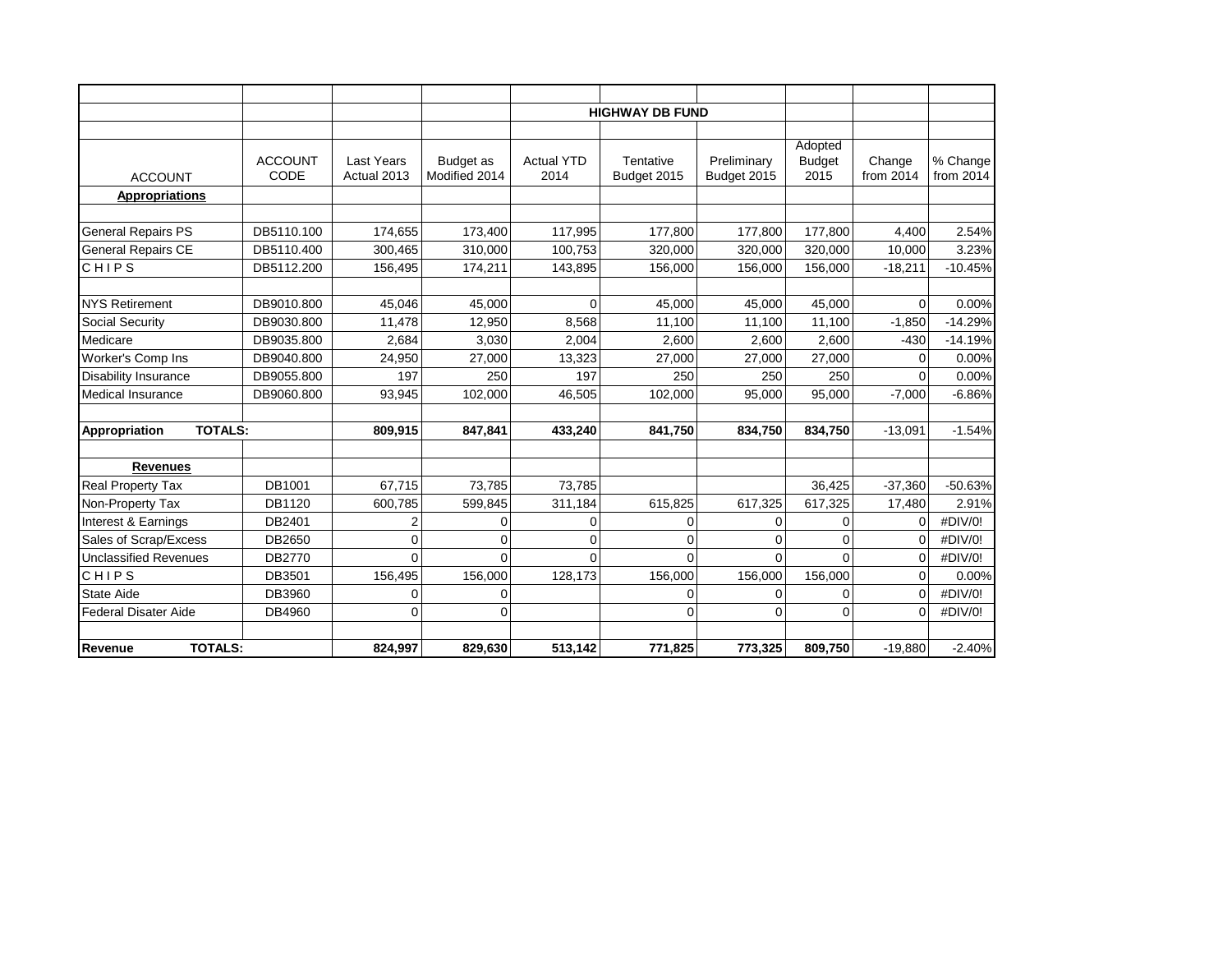|                                 |                |             |               | <b>LIGHT FUND</b> |             |             |               |             |           |
|---------------------------------|----------------|-------------|---------------|-------------------|-------------|-------------|---------------|-------------|-----------|
|                                 |                |             |               |                   |             |             |               |             |           |
|                                 |                |             |               |                   |             |             | Adopted       |             |           |
|                                 | <b>ACCOUNT</b> | Last Years  | Budget as     | <b>Actual YTD</b> | Tentative   | Preliminary | <b>Budget</b> | Change      | % Change  |
| <b>ACCOUNT</b>                  | <b>CODE</b>    | Actual 2013 | Modified 2014 | 2014              | Budget 2015 | Budget 2015 | 2015          | from $2014$ | from 2014 |
| <b>Appropriations</b>           |                |             |               |                   |             |             |               |             |           |
|                                 |                |             |               |                   |             |             |               |             |           |
| <b>Street Lighting CE</b>       | SL5182.400     | 3,438       | 3,500         | 1,550             | 3,500       | 3,500       | 3,500         | $\Omega$    | 0.00%     |
|                                 |                |             |               |                   |             |             |               |             |           |
| <b>TOTALS:</b><br>Appropriation |                | 3,438       | 3,500         | 1,550             | 3,500       | 3,500       | 3,500         | $\Omega$    | 0.00%     |
| <b>Revenues</b>                 |                |             |               |                   |             |             |               |             |           |
|                                 |                |             |               |                   |             |             |               |             |           |
| <b>Real Property Tax</b>        | SL1001         | 3,300       | 3500          | 3,500             |             |             | 3,500         | $\Omega$    | 0.00%     |
| Interest & Earnings             | SL2401         | 2           | 0             | 2                 |             | 0           | 0             | 0           | #DIV/0!   |
| Revenue<br><b>TOTALS:</b>       |                | 3,302       | 3,500         | 3,502             | 0           | 0           | 3,500         | 0           | 0.00%     |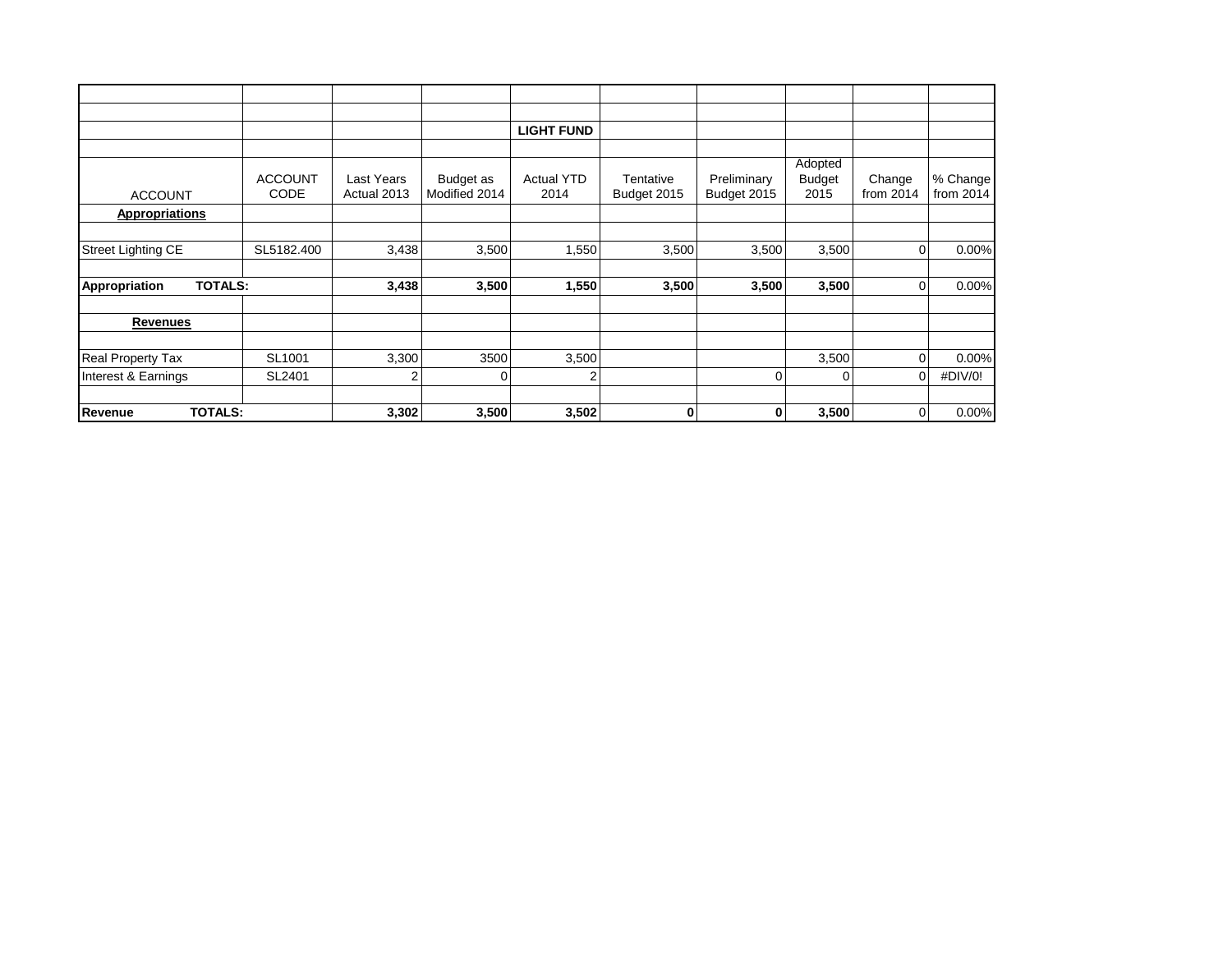|                                 |                        |                                  |                            | <b>SEWER FUND</b>         |                          |                            |                                  |                       |                       |
|---------------------------------|------------------------|----------------------------------|----------------------------|---------------------------|--------------------------|----------------------------|----------------------------------|-----------------------|-----------------------|
|                                 |                        |                                  |                            |                           |                          |                            |                                  |                       |                       |
| <b>ACCOUNT</b>                  | <b>ACCOUNT</b><br>CODE | <b>Last Years</b><br>Actual 2013 | Budget as<br>Modified 2014 | <b>Actual YTD</b><br>2014 | Tentative<br>Budget 2015 | Preliminary<br>Budget 2015 | Adopted<br><b>Budget</b><br>2015 | Change<br>from $2014$ | % Change<br>from 2014 |
| <b>Appropriations</b>           |                        |                                  |                            |                           |                          |                            |                                  |                       |                       |
|                                 |                        |                                  |                            |                           |                          |                            |                                  |                       |                       |
| Sewer Superintendent PS         | SS8110.100             | 5,000                            | 6,000                      | 3,857                     | 6,250                    | 6,250                      | 6,250                            | 250                   | 4.17%                 |
| Sewer Clerk PS                  | SS8110.110             | 1,550                            | 2,035                      | 1,304                     | 2,075                    | 1,750                      | 1,750                            | $-285$                | $-14.00%$             |
| Deputy Sewer Clerk PS           | SS8110.120             | 1,781                            | 2,940                      | 1,845                     | 3,000                    | 2,080                      | 2,080                            | $-860$                | $-29.25%$             |
| <b>Sewer Maint PS</b>           | SS8110.130             | 1,571                            | 5,100                      | 1,526                     | 5,300                    | 5,300                      | 5,300                            | 200                   | 3.92%                 |
| Sewer EQ                        | SS8110.200             | $\Omega$                         | 5,000                      | $\Omega$                  | 20,000                   | 21,000                     | 21,000                           | 16,000                | 320.00%               |
| Sewer CE                        | SS8110.400             | 8,194                            | 10,000                     | 2,806                     | 10,000                   | 10,000                     | 10,000                           | $\Omega$              | 0.00%                 |
| Sewer Treatment & Dispsl        | SS8130.400             | 146,373                          | 140,000                    | 0                         | 145,000                  | 145,000                    | 145,000                          | 5,000                 | 3.57%                 |
| <b>NYS Retirement</b>           | SS9010.800             | 1,959                            | 2,000                      | $\Omega$                  | 2,000                    | 2,000                      | 2,000                            | $\Omega$              | 0.00%                 |
| Social Security                 | SS9030.800             | 614                              | 1,010                      | 529                       | 1,050                    | 1,050                      | 1,050                            | 40                    | 3.96%                 |
| Medicare                        | SS9035.800             | 144                              | 235                        | 124                       | 250                      | 250                        | 250                              | 15                    | 6.38%                 |
| Worker's Comp Ins               | SS9040.800             | 1,000                            | 1,500                      | 888                       | 1,500                    | 1,500                      | 1,500                            | $\mathbf 0$           | 0.00%                 |
| Serial Bond Principal           | SS9710.600             | 0                                | 0                          | 0                         | 0                        | 0                          | 0                                | $\mathbf 0$           | #DIV/0!               |
| Serial Bond Interest            | SS9710.700             | $\Omega$                         | $\Omega$                   | $\Omega$                  | $\Omega$                 | 0                          | $\Omega$                         | $\Omega$              | #DIV/0!               |
| <b>BAN Principal</b>            | SS9730.600             | 0                                | 1,400                      | 1,400                     | 1,400                    | 1,400                      | 1,400                            | $\mathbf 0$           | 0.00%                 |
| <b>BAN</b> Interest             | SS9730.700             | $\Omega$                         | 75                         | 75                        | 85                       | 85                         | 85                               | 10                    | 13.33%                |
| <b>TOTALS:</b><br>Appropriation |                        | 168,186                          | 177,295                    | 14,354                    | 197,910                  | 197,665                    | 197,665                          | 20,370                | 11.49%                |
|                                 |                        |                                  |                            |                           |                          |                            |                                  |                       |                       |
| <b>Revenues</b>                 |                        |                                  |                            |                           |                          |                            |                                  |                       |                       |
| Real Property Tax               | SS1001                 | 0                                | $\overline{0}$             | $\Omega$                  | $\mathbf 0$              | $\overline{0}$             | $\mathbf 0$                      | $\mathbf 0$           | #DIV/0!               |
| <b>Sewer Rents</b>              | SS2120                 | 137,313                          | 90,895                     | 66,802                    | 106,510                  | 106,265                    | 106,265                          | 15,370                | 16.91%                |
| Sewer Charges (SBU)             | SS2122                 | 82,620                           | 85,000                     | 0                         | 75,000                   | 75,000                     | 75,000                           | $-10,000$             | $-11.76%$             |
| Penalties & Interest            | SS2128                 | 779                              | 1,200                      | 688                       | 1,200                    | 1,200                      | 1,200                            | $\mathbf 0$           | 0.00%                 |
| Interest & Earnings             | SS2401                 | 210                              | 200                        | 230                       | 200                      | 200                        | 200                              | $\mathbf 0$           | 0.00%                 |
| Refund of Prior Yr Exp          | SS2701                 | $\Omega$                         | $\Omega$                   | $\Omega$                  | $\Omega$                 | $\Omega$                   | $\Omega$                         | $\Omega$              | #DIV/0!               |
| <b>TOTALS:</b><br>Revenue       |                        | 220,922                          | 177,295                    | 67,720                    | 182,910                  | 182,665                    | 182,665                          | 5,370                 | 3.03%                 |
|                                 |                        |                                  |                            |                           |                          |                            |                                  |                       |                       |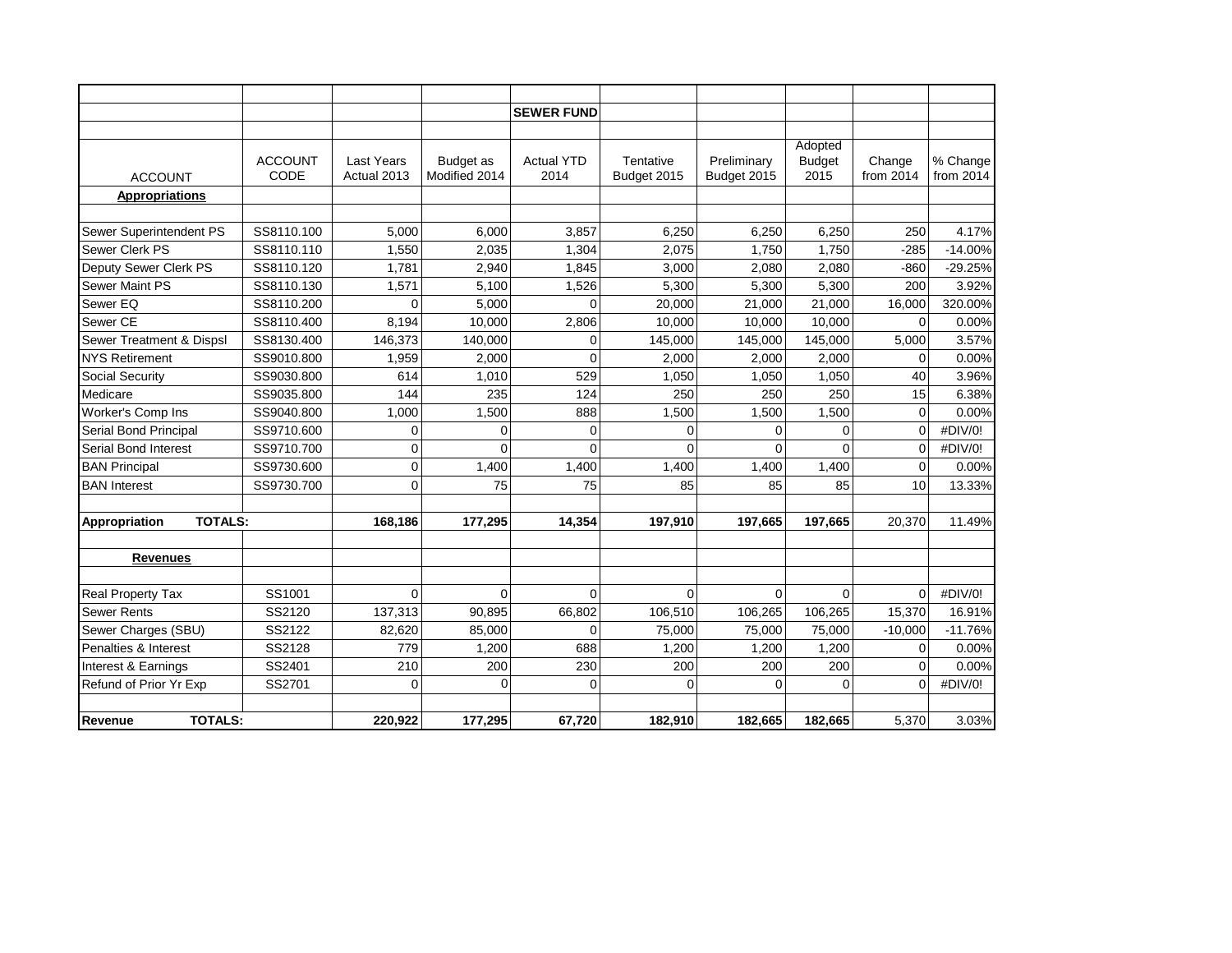|                                 |                        |                           |                            | <b>WATER FUND</b>         |                          |                            |                                  |                     |                       |
|---------------------------------|------------------------|---------------------------|----------------------------|---------------------------|--------------------------|----------------------------|----------------------------------|---------------------|-----------------------|
|                                 |                        |                           |                            |                           |                          |                            |                                  |                     |                       |
| <b>ACCOUNT</b>                  | <b>ACCOUNT</b><br>CODE | Last Years<br>Actual 2013 | Budget as<br>Modified 2014 | <b>Actual YTD</b><br>2014 | Tentative<br>Budget 2015 | Preliminary<br>Budget 2015 | Adopted<br><b>Budget</b><br>2015 | Change<br>from 2014 | % Change<br>from 2014 |
| <b>Appropriations</b>           |                        |                           |                            |                           |                          |                            |                                  |                     |                       |
|                                 |                        |                           |                            |                           |                          |                            |                                  |                     |                       |
| Water Superintendent PS         | SW8310.100             | 5,000                     | 6.000                      | 3,857                     | 6.250                    | 6,250                      | 6,250                            | 250                 | 4.17%                 |
| Water Clerk PS                  | SW8310.110             | 2,580                     | 3,065                      | 1,976                     | 3,130                    | 2.600                      | 2,600                            | $-465$              | $-15.17%$             |
| Depty Water Clerk PS            | SW8310.120             | 3,093                     | 2,940                      | 2,109                     | 3,000                    | 2,500                      | 2,500                            | $-440$              | $-14.97%$             |
| <b>Water Maintenance PS</b>     | SW8310.130             | 14,593                    | 15,300                     | 7,570                     | 15,700                   | 15,700                     | 15,700                           | 400                 | 2.61%                 |
| Water EQ                        | SW8310.200             | 6,583                     | 8,000                      | $\Omega$                  | 8,000                    | 9,000                      | 9,000                            | 1,000               | 12.50%                |
| Water CE                        | SW8310.400             | 7,526                     | 5,000                      | 1,800                     | 6,000                    | 6,000                      | 6,000                            | 1,000               | 20.00%                |
| Water CE (Water Billing)        | SW8310.410             | 147,550                   | 210,000                    | 73,371                    | 147,120                  | 147,120                    | 147,120                          | $-62,880$           | $-29.94%$             |
|                                 |                        |                           |                            |                           |                          |                            |                                  |                     |                       |
| <b>NYS Retirement</b>           | SW9010.800             | 5,876                     | 6,000                      | $\Omega$                  | 6,000                    | 6.000                      | 6,000                            | 0                   | 0.00%                 |
| <b>Social Security</b>          | SW9030.800             | 1,567                     | 1.725                      | 962                       | 1,775                    | 1,775                      | 1,775                            | 50                  | 2.90%                 |
| Medicare                        | SW9035.800             | 366                       | 405                        | 225                       | 425                      | 425                        | 425                              | 20                  | 4.94%                 |
| Worker's Comp Ins               | SW9040.800             | 2,000                     | 2,500                      | 3,591                     | 2,500                    | 2,500                      | 2,500                            | 0                   | 0.00%                 |
| Medical Insurance               | SW9060.800             | 12,300                    | 12,000                     | 8,000                     | 12,000                   | 18,000                     | 18,000                           | 6,000               | 50.00%                |
|                                 |                        |                           |                            |                           |                          |                            |                                  |                     |                       |
| Serial Bond Principal           | SW9710.600             | 35,000                    | 35,000                     | 35,000                    | 35,000                   | 35,000                     | 35,000                           | $\Omega$            | 0.00%                 |
| Serial Bond Interest            | SW9710.700             | 6,790                     | 5,093                      | 5,093                     | 3,405                    | 3,405                      | 3,405                            | $-1,688$            | $-33.14%$             |
| <b>BAN Principal</b>            | SW9730.600             | 55,600                    | 57,200                     | 57,200                    | 42,200                   | 42,200                     | 42,200                           | $-15,000$           | $-26.22%$             |
| <b>BAN Interest</b>             | SW9730.700             | 3,688                     | 2,160                      | 2,160                     | 2,250                    | 2,244                      | 2,244                            | 84                  | 3.89%                 |
|                                 |                        |                           |                            |                           |                          |                            |                                  |                     |                       |
| <b>TOTALS:</b><br>Appropriation |                        | 310,112                   | 372,388                    | 202,914                   | 294,755                  | 300,719                    | 300,719                          | $-71.669$           | $-19.25%$             |
|                                 |                        |                           |                            |                           |                          |                            |                                  |                     |                       |
| <b>Revenues</b>                 |                        |                           |                            |                           |                          |                            |                                  |                     |                       |
|                                 |                        |                           |                            |                           |                          |                            |                                  |                     |                       |
| Real Property Tax               | SW1001                 | 63,236                    | 66,579                     | 66,579                    |                          |                            | 49,975                           | $-16,604$           | $-24.94%$             |
| <b>Metered Water Sales</b>      | SW2140                 | 236,451                   | 270,785                    | 103,325                   | 209,750                  | 215,720                    | 215,720                          | $-55,065$           | $-20.34%$             |
| Unmetered Water Sales           | SW2142                 | 90                        | $\Omega$                   | 0                         | $\Omega$                 | $\mathbf 0$                | 0                                | $\Omega$            | #DIV/0!               |
| Penalties & Interest            | SW2148                 | 3,625                     | 2,000                      | 710                       | 2,000                    | 2,000                      | 2,000                            | 0                   | 0.00%                 |
| Interest & Earnings             | SW2401                 | 105                       | 150                        | 112                       | 150                      | 150                        | 150                              | 0                   | 0.00%                 |
| <b>Interfund Transfer</b>       | SW5031                 | 32,874                    | 32,874                     | 32,874                    | 32,874                   | 32,874                     | 32,874                           | $\overline{0}$      | 0.00%                 |
|                                 |                        |                           |                            |                           |                          |                            |                                  |                     |                       |
| <b>TOTALS:</b><br>Revenue       |                        | 336,381                   | 372,388                    | 203,600                   | 244,774                  | 250,744                    | 300,719                          | $-71,669$           | $-19.25%$             |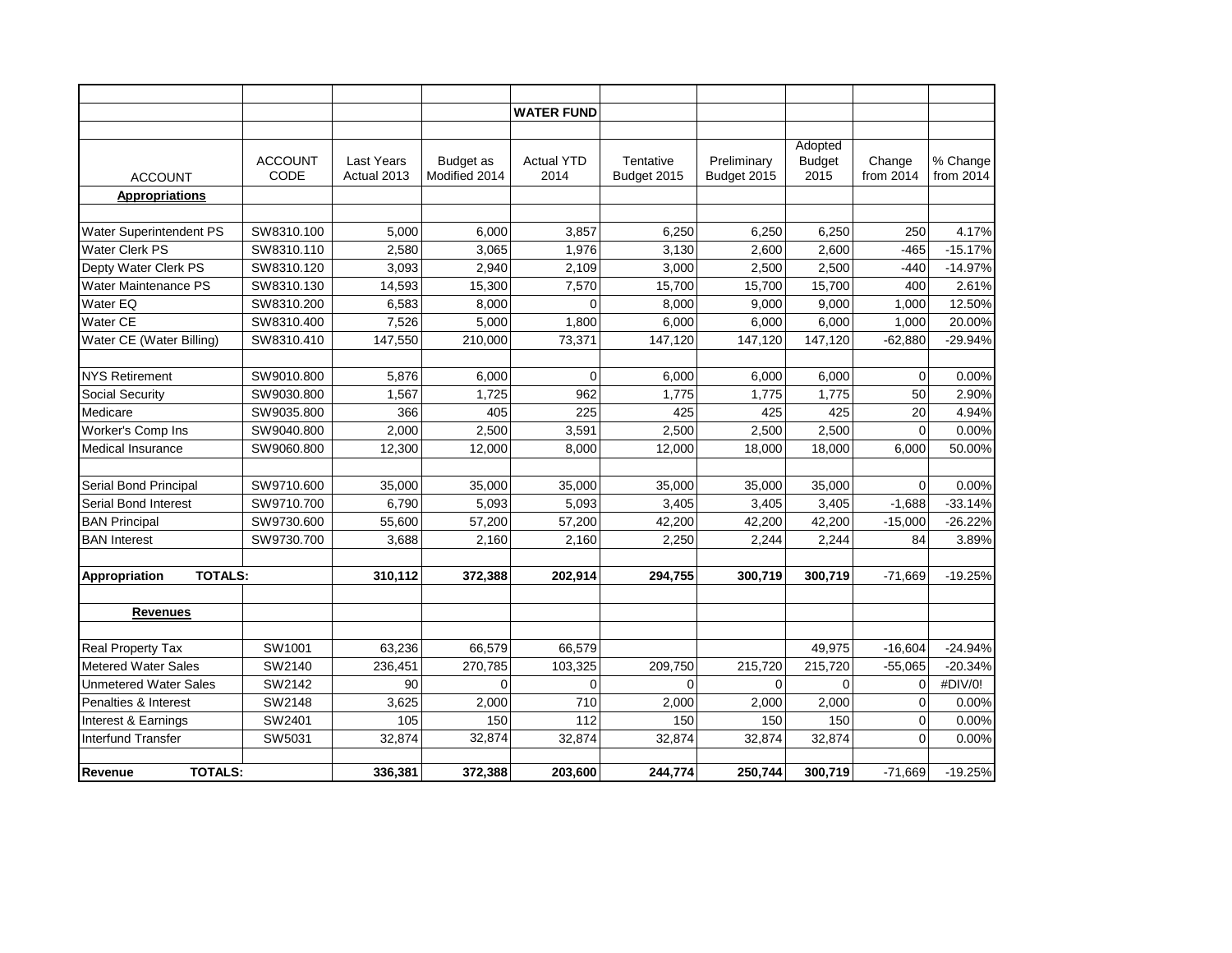|                                 |                |                   |               | <b>SUMMARY OF ALL FUNDS</b> |             |             |               |             |           |
|---------------------------------|----------------|-------------------|---------------|-----------------------------|-------------|-------------|---------------|-------------|-----------|
|                                 |                |                   |               |                             |             |             |               |             |           |
|                                 |                |                   |               |                             |             |             | Adopted       |             |           |
|                                 | <b>ACCOUNT</b> | <b>Last Years</b> | Budget as     | <b>Actual YTD</b>           | Tentative   | Preliminary | <b>Budget</b> | Change      | % Change  |
| <b>ACCOUNT</b>                  | <b>CODE</b>    | Actual 2013       | Modified 2014 | 2014                        | Budget 2015 | Budget 2015 | 2015          | from $2014$ | from 2014 |
| <b>Appropriations</b>           |                |                   |               |                             |             |             |               |             |           |
|                                 |                |                   |               |                             |             |             |               |             |           |
| <b>General A</b><br>A           |                | 1,087,376         | 1,144,086     | 561,636                     | 1,125,095   | 1,173,395   | 1,173,395     | 29,309      | 2.56%     |
| <b>General B</b>                | B              | 182,835           | 186,967       | 104,163                     | 193,675     | 196,715     | 196,715       | 9,748       | 5.21%     |
| <b>Highway DA</b>               | DA             | 693.993           | 794,105       | 432,290                     | 745.140     | 742,140     | 742.140       | $-51,965$   | $-6.54%$  |
| Highway DB                      | DB             | 809,915           | 847,841       | 433,240                     | 841,750     | 834,750     | 834,750       | $-13,091$   | $-1.54%$  |
| <b>SL</b><br>Light              |                | 3,438             | 3,500         | 1,550                       | 3.500       | 3.500       | 3,500         | $\Omega$    | 0.00%     |
| Sewer                           | SS             | 168,186           | 177,295       | 14,354                      | 197,910     | 197,665     | 197,665       | 20,370      | 11.49%    |
| Water                           | SW             | 310,112           | 372,388       | 202,914                     | 294,755     | 300,719     | 300,719       | $-71,669$   | $-19.25%$ |
|                                 |                |                   |               |                             |             |             |               |             |           |
| <b>TOTALS:</b><br>Appropriation |                | 3,255,855         | 3,526,182     | 1,750,147                   | 3,401,825   | 3,448,884   | 3,448,884     | $-77,298$   | $-2.19%$  |
| <b>Revenues</b>                 |                |                   |               |                             |             |             |               |             |           |
|                                 |                |                   |               |                             |             |             |               |             |           |
| <b>General A</b>                | Α              | 1,143,484         | 995,051       | 897,295                     | 366,967     | 369,967     | 1,053,395     | 58,344      | 5.86%     |
| General B                       | B              | 167,759           | 186,655       | 115,213                     | 193.675     | 196,715     | 196.715       | 10,060      | 5.39%     |
| <b>Highway DA</b>               | DA             | 680,422           | 794,105       | 737,611                     | 9,110       | 9,110       | 742,140       | $-51,965$   | $-6.54%$  |
| <b>Highway DB</b>               | DB             | 824,997           | 829,630       | 513.142                     | 771,825     | 773,325     | 809.750       | $-19,880$   | $-2.40%$  |
| Light                           | <b>SL</b>      | 3,302             | 3,500         | 3,502                       | $\Omega$    |             | 3,500         | $\Omega$    | 0.00%     |
| Sewer                           | SS             | 220,922           | 177,295       | 67,720                      | 182,910     | 182,665     | 182,665       | 5,370       | 3.03%     |
| Water                           | SW             | 336,381           | 372,388       | 203,600                     | 244,774     | 250,744     | 300,719       | $-71,669$   | $-19.25%$ |
|                                 |                |                   |               |                             |             |             |               |             |           |
| Revenue<br><b>TOTALS:</b>       |                | 3,377,267         | 3,358,624     | 2,538,083                   | 1,769,261   | 1,782,526   | 3,288,884     | $-69,740$   | $-2.08%$  |